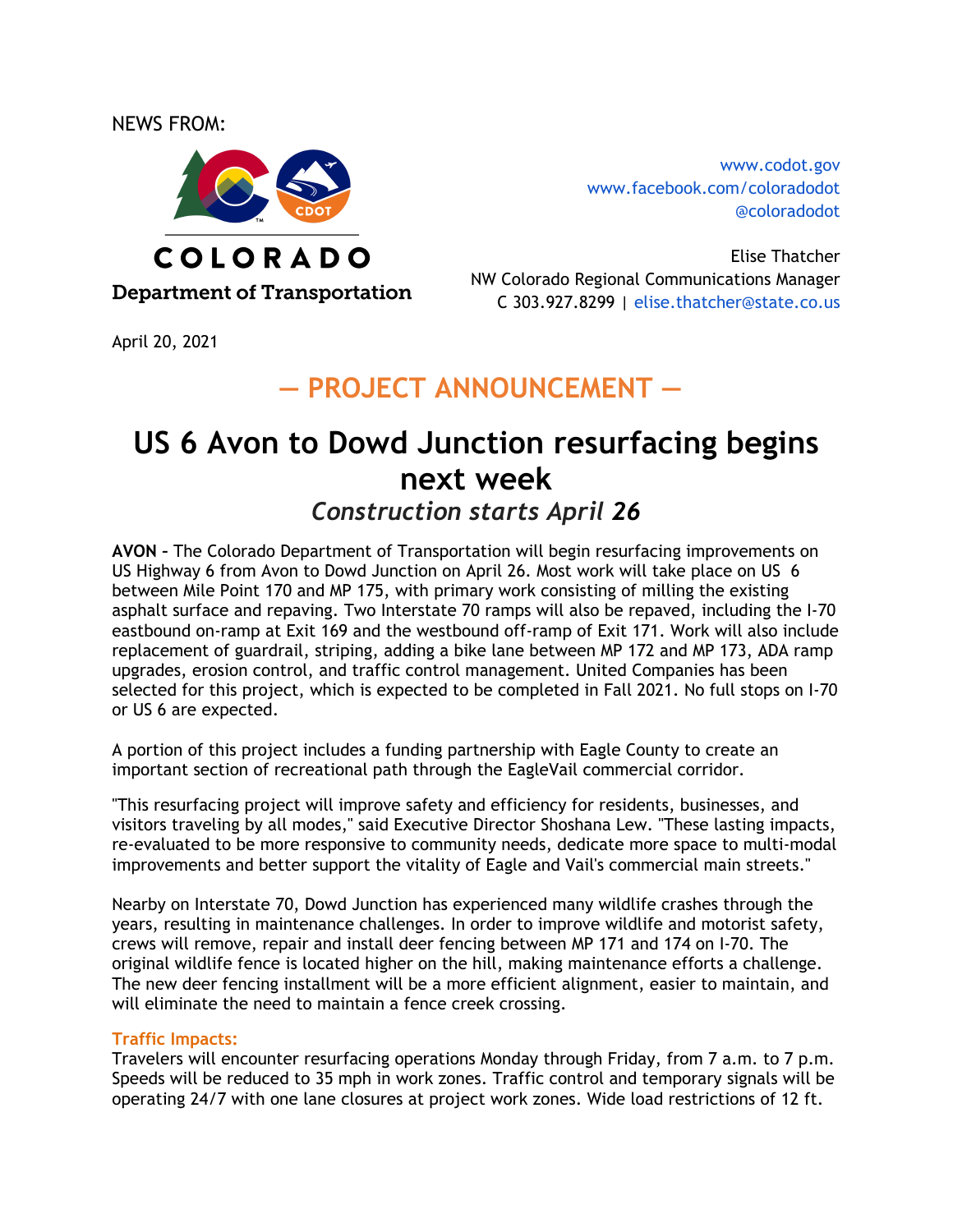will be in effect. Motorists are urged to use caution and watch for heavy equipment. At times, through lanes and turn lanes may be temporarily closed to traffic causing brief travel delays. Any temporary closures are to ensure the safety of the workers and the traveling public.



#### **Project & Travel Info**

For additional information about this project:

- Call the project information line at (970) 515-3670
- Email the project team at us6resurface@gmail.com
- Visit the project website at: <https://www.codot.gov/projects/us6-resurfacing-avon-dowd-jct>

Travelers are urged to "know before you go." Gather information about weather forecasts and anticipated travel impacts and current road conditions prior to hitting the road. CDOT resources include:

- Road conditions and travel information: [www.COtrip.org](http://www.cotrip.org/)
- Sign up for project or travel alerts: [bit.ly/COalerts](http://subscription.cotrip.org/)
- See scheduled lane closures: [codot.gov/travel/scheduled-lane-closures.html](http://www.codot.gov/travel/scheduled-lane-closures.html)
- Connect with us on social media: Twitter [@coloradodot](https://twitter.com/ColoradoDOT) and Facebook [facebook.com/coloradodot](http://www.facebook.com/coloradodot)

#### **Remember: Slow For The Cone Zone**

The following tips are to help you stay safe while traveling through maintenance and construction work zones.

- Do not speed in work zones. Obey the posted speed limits.
- Stay Alert! Expect the unexpected.
- Watch for workers. Drive with caution.